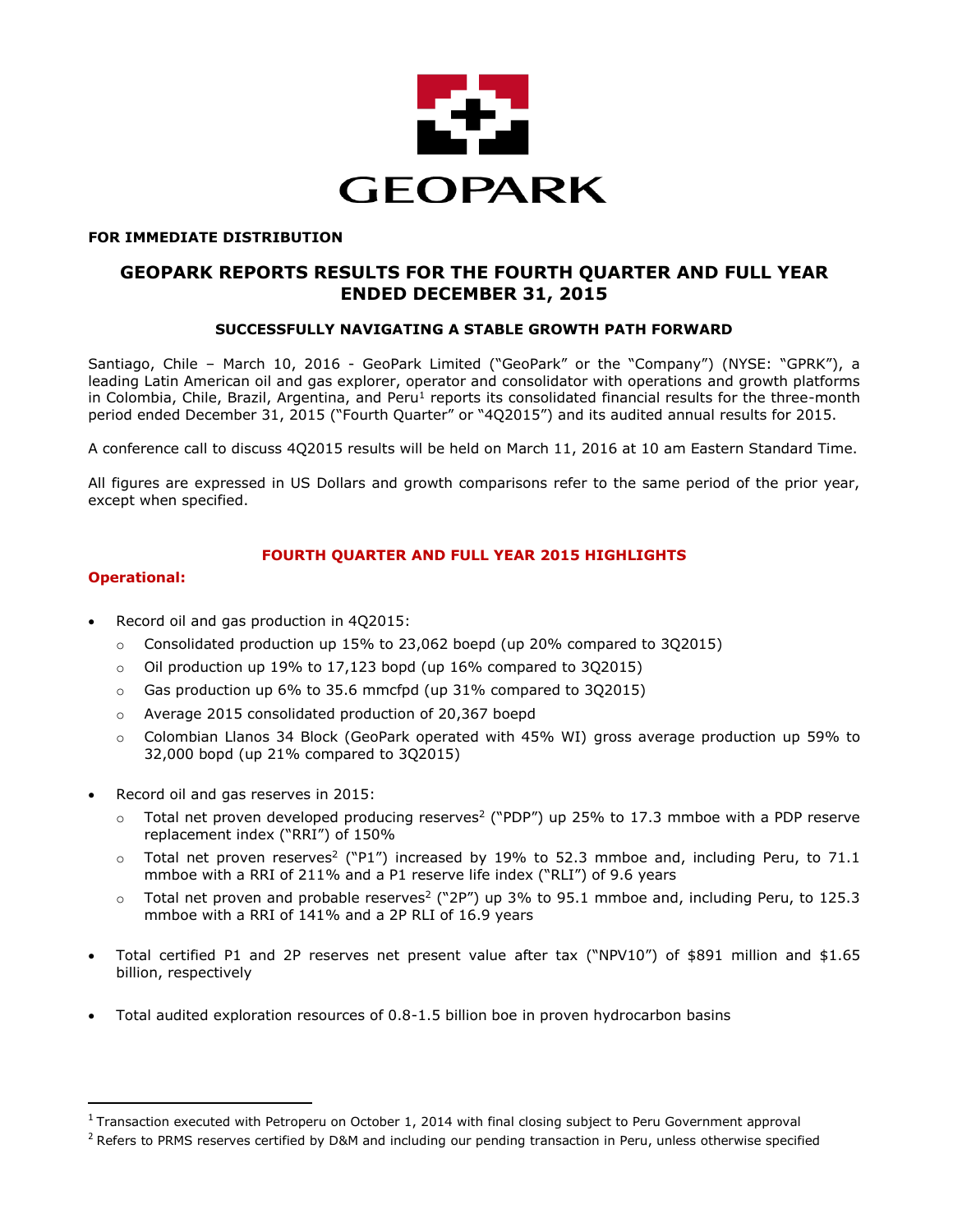## **Financial:**

- Strong cash availability and liquidity position with up to \$230 million in available funds, consisting of \$82.7 million of cash (at the end of 4Q2015), up to \$100 million from an offtake prepayment agreement with Trafigura and approximately \$37 million in uncommitted credit lines
- Reduced revenues, Adjusted EBITDA and earnings from a 47% decline in realized oil and gas prices and an increase in non-cash impairments:
	- o Consolidated revenues down 44% to \$45.4 million / Full year 2015 revenues of \$209.7 million
	- o Adjusted EBITDA down 61% to \$10.6 million / Full year 2015 Adjusted EBITDA of \$73.8 million
	- o Net loss of \$201.5 million / Full year 2015 net loss of \$284.6 million (impacted by \$179.7 million of impairments and write-offs that represent non-cash accounting adjustments)
- Effective and ongoing cost savings and capital investment reductions:
	- o Capital expenditures of \$6.6 million / Full year 2015 capital expenditures of \$48.8 million representing a 79% reduction from 2014
	- o Production and Operating Costs reduction in 4Q2015 of 33% / Full Year reduction of 34%
	- o Administrative Expenses (G&A) reduction in 4Q2015 of 7% / Full Year reduction of 18%
	- o Cash Costs per boe reduction in 4Q2015 of 38% / Full Year reduction of 38%

### **Strategic/New Business:**

- Entered into offtake and up to \$100 million prepayment agreement with Trafigura to improve crude oil sale prices and netbacks, reduce transportation costs and operational risks, and strengthen GeoPark's balance sheet
- As part of long term effort to build an upstream platform in Mexico, GeoPark participated with its new strategic partner, Grupo Alfa, in the Mexican Bid Round 1.3 for onshore projects, with no blocks awarded

James F. Park, Chief Executive Officer of GeoPark, said: "During a turbulent year when oil prices continued to plummet, our strong and growing operational results during the fourth quarter, and throughout the year, demonstrated the underlying quality of GeoPark's assets, our agility and financial discipline, and the focus and experience of our team. This is the backbone that has allowed GeoPark to grow from scratch, meet and overcome challenges, and achieve a reliable ten-year performance track record. It is the mix that is successfully carrying us through the current industry downturn and positioning us for accelerated growth during any oil price strengthening. We have used the downturn to beat-down costs, wring out inefficiencies, improve the organization, introduce innovations, increase flexibility, re-prioritize the portfolio, and permanently adapt to thrive in a world of lower oil prices. Our risk-balanced, multi-country asset platform, and the reputation of our team in the region, also give us first-mover advantage in the hunt for and acquisition of new attractively-valued projects. We are excited and motivated by the enduring business we have built, the big opportunities in our industry today, and the important year ahead."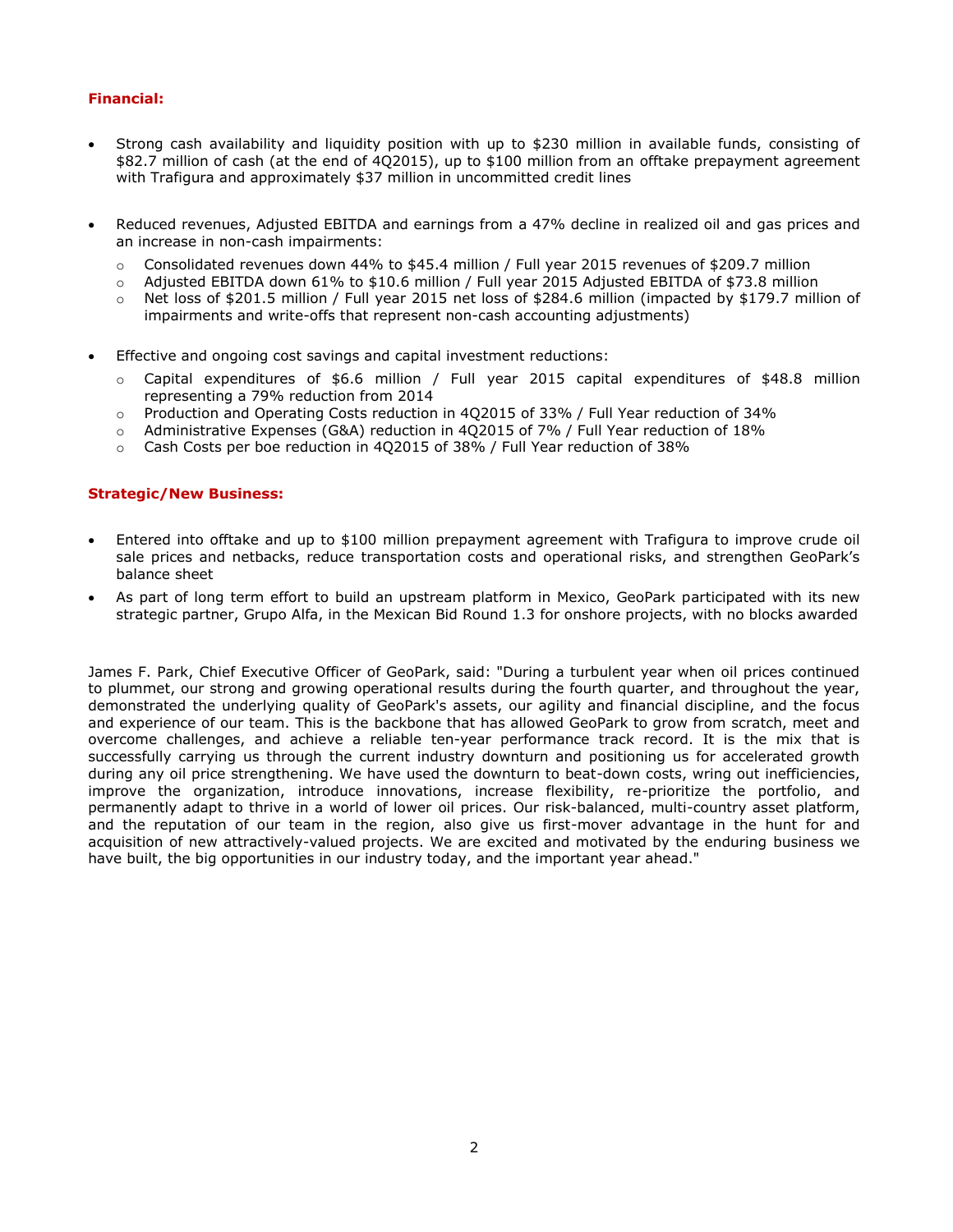#### **OIL AND GAS RESERVES UPDATE**

**Oil and Gas Reserves:** GeoPark consolidated 2P reserves (in Colombia, Chile and Brazil) increased by 3% in 2015 to 95.1 mmboe compared to 2014 and, including Peru, to 125.3 mmboe. The increase in reserves mainly results from new discoveries in the Llanos 34 Block (GeoPark operated with 45% WI) in Colombia, partially offset by 2015 production and reductions of reserves in Chile as a result of low oil prices and technical revisions. Total consolidated certified 2P and 3P reserves NPV10 in Colombia, Chile, Brazil and Peru, amounted to \$1.65 billion and \$2.9 billion, respectively.

2P RLI in Colombia, Chile and Brazil equaled 12.9 years and, including Peru, equaled 16.9 years. For each boe produced in 2015, 1.4 boe of 2P reserves were added with a 2P RRI of 141%.

P1 RLI in Colombia, Chile and Brazil equaled 7.1 years and, including Peru, 9.6 years. For each boe produced in 2015, 2.1 boe of P1 reserves were added with a P1 RRI of 211%.

PDP reserves in Colombia, Chile and Brazil increased 25% (3.5 mmboe) to 17.3 mmboe. For each boe produced in 2015, 1.5 boe of PDP reserves were added with a PDP RRI of 150%.

### **CONSOLIDATED OPERATING PERFORMANCE**

The table below sets forth key performance indicators for 4Q2015 compared to those of 4Q2014:

| <b>Key Indicators</b>                                  | 4Q2015   | 4Q2014  | % Chg. |
|--------------------------------------------------------|----------|---------|--------|
| Oil production <sup>a</sup> (bopd)                     | 17,123   | 14,364  | 19%    |
| Gas production (mcfpd)                                 | 35,636   | 33,718  | 6%     |
| Average net production (boepd)                         | 23,062   | 19,984  | 15%    |
| Brent Oil Price (\$ per bbl)                           | 45.0     | 77.0    | $-42%$ |
| Combined price (\$ per boe)                            | 23.5     | 44.3    | $-47%$ |
| $Oil$ (\$ per bbl)                                     | 23.6     | 55.2    | $-57%$ |
| Gas $($$ per mcf)                                      | 4.3      | 5.4     | $-20%$ |
| Net Oil Revenues (\$ million)                          | 33.1     | 68.3    | $-52%$ |
| Net Gas Revenues (\$ million)                          | 12.3     | 12.5    | $-2%$  |
| Net Revenues (\$ million)                              | 45.4     | 80.8    | $-44%$ |
| Production & Operating Costs <sup>b</sup> (\$ million) | $-22.2$  | $-33.0$ | $-33%$ |
| G&G, G&A <sup>c</sup> and Selling Costs (\$ million)   | $-15.8$  | $-17.7$ | $-11%$ |
| Adjusted EBITDA (\$ million)                           | 10.6     | 27.4    | $-61%$ |
| Adjusted EBITDA per boe (\$)                           | 5.5      | 15.0    | $-63%$ |
| Operating Netback per boe (\$)                         | 11.2     | 24.3    | $-54%$ |
| Profit (loss) for the period (\$ million)              | $-201.5$ | $-33.7$ |        |
| Capital Expenditures during quarter (\$ million)       | 6.6      | 68.8    | $-90%$ |
| Cash Position at year-end (\$ million)                 | 82.7     | 127.7   | $-35%$ |
| Short-Term Debt at year-end (\$ million)               | 35.4     | 27.2    | 30%    |
| Long-Term Debt at year-end (\$ million)                | 343.2    | 342.4   | $0\%$  |

a) Includes royalties paid in kind in Colombia for 776 bopd approximately in 4Q2015. No royalties were paid in kind in Chile and Brazil operations.

b) Production and Operating costs include operating costs and royalties paid in cash.

c) G&A includes \$3.2 million of (non-cash) share based payments that are excluded from Adjusted EBITDA calculation.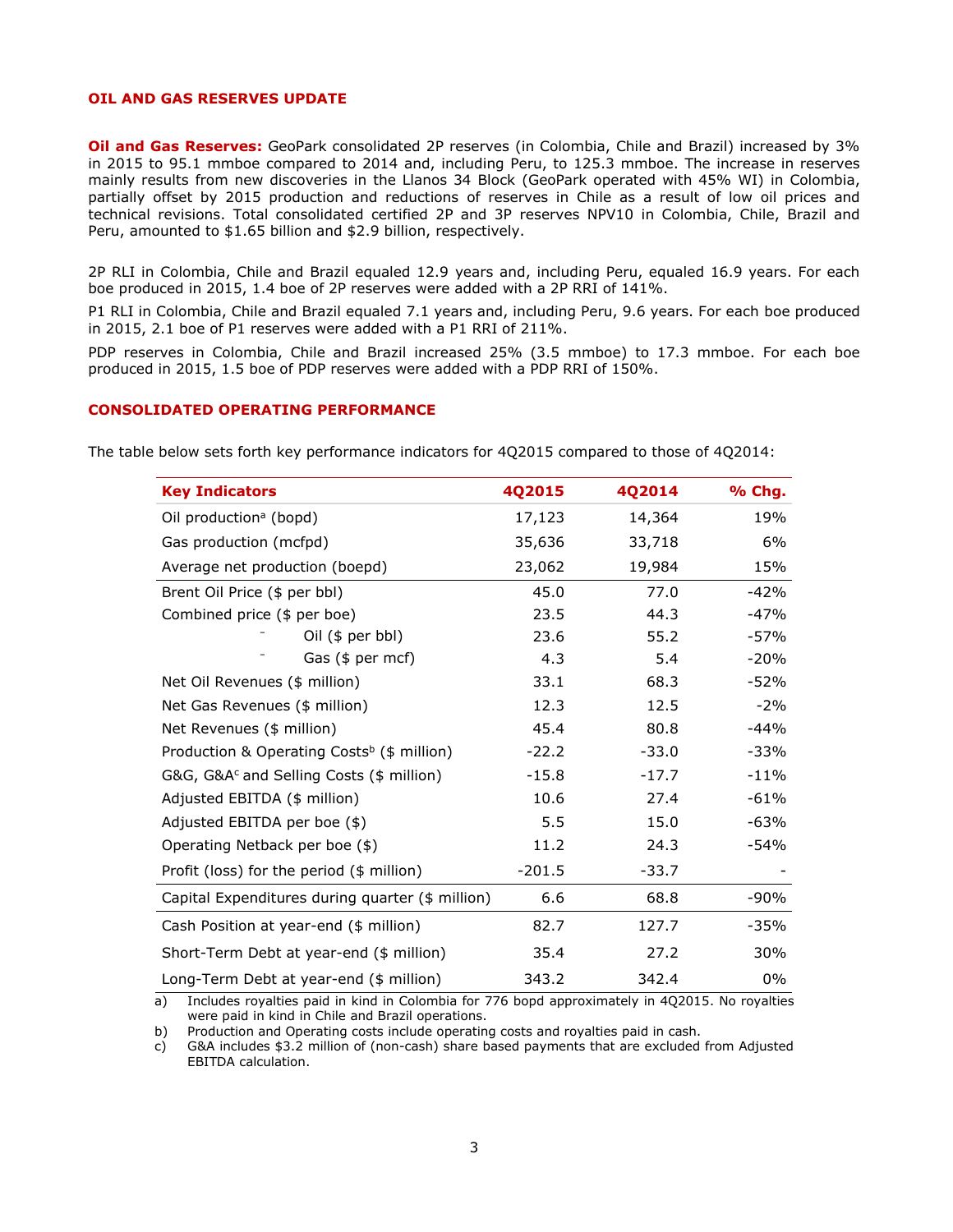**Production:** Consolidated production increased by 15% reaching a record production of 23,062 boepd in 4Q2015, compared to 19,984 boepd in 4Q2014.

- Colombia: Average net oil and gas production in Colombia increased by 34% to 15,510 boepd in 4Q2015 mainly resulting from new oil field discoveries, development drilling and reengineering of well completions and operations
- Chile: Average net oil and gas production in Chile decreased by 16% to 4,006 boepd in 4Q2015 (up 25% compared to 3Q2015). The decrease consisted of 39% lower oil production and 13% lower gas production and was mainly the result of natural decline in base production and no drilling activity during 2015. Gas production was increased by 56% compared to 3Q2015 as a result of the put on production of the Ache gas field at the end of 3Q2015
- Brazil: Average net oil and gas production increased by 1% to 3,546 boepd in 4Q2015, primarily attributed to the start-up of the new Manati gas field compression plant to stabilize production and develop the remaining Manati gas reserves (non-operated with 10% WI)

**Reference and Realized Oil Prices:** Consolidated realized oil sales price averaged \$23.6 per barrel in 4Q2015, representing a \$21.4 discount from the average Brent crude prices of \$45 per barrel. Commercial efforts are underway to improve realized oil prices and reduce discounts, including negotiations in Chile and the new Trafigura offtake agreement in Colombia.

- Colombia: Realized oil price was \$22.2 per barrel. Vasconia, the Company's reference price in Colombia, averaged \$38 per barrel during 4Q2015. Discounts include commercial costs related to oil quality, marketing fees and transportation costs (approximately \$16 per barrel) related to sales made at wellhead
- Chile: Realized oil price was \$33.5 per barrel in 4Q2015 (representing a \$11.5 per barrel discount from Brent)

The table below sets forth break-down of reference and net realized oil prices in Colombia and Chile in 4Q2015:

| <b>Realized Oil Prices 402015</b><br>(\$ per bb) | Colombia | <b>Chile</b>    |
|--------------------------------------------------|----------|-----------------|
| Brent Oil Price                                  | 45.0     | 45.0            |
| Vasconia Differential                            | (7.0)    |                 |
| Commercial Discounts                             | (15.8)   | (11.5)          |
| Realized Oil Price                               | 22.2     | 33.5            |
| Weight on Sales Mix                              | 89%      | 11 <sub>%</sub> |

Net Revenues: Consolidated net revenues decreased by 44% to \$45.4 million in 4Q2015, compared to \$80.8 million in 4Q2014, mainly driven by lower oil and gas prices.

Consolidated Oil Revenues: Consolidated oil revenues decreased by 52% to \$33.1 million in 4Q2015 mainly explained by a 57% decrease in realized oil prices. Oil revenues represent 73% of total net revenues as compared to 85% in 4Q2014.

 Colombia: In 4Q2015, oil revenues decreased by 46% to \$27.7 million mainly due to lower oil prices. Realized oil prices decreased by 57% to \$22.2 per barrel and oil deliveries increased by 16% to 1.3 million barrels. The decrease in realized prices was higher than the decrease in reference prices due to more volumes sold at well-head. During 2015 the Company made effective a change in sales mix: 77% of sales volumes were made at the well-head, compared to approximately 45% in 4Q2014. Well-head sales imply lower realized prices but also lower selling expense

Colombian earn-out payments (deducted from Colombian oil revenues) decreased by 82% to \$1.3 million in 4Q2015, compared to \$7.2 million in 4Q2014, mainly due to the decline in oil prices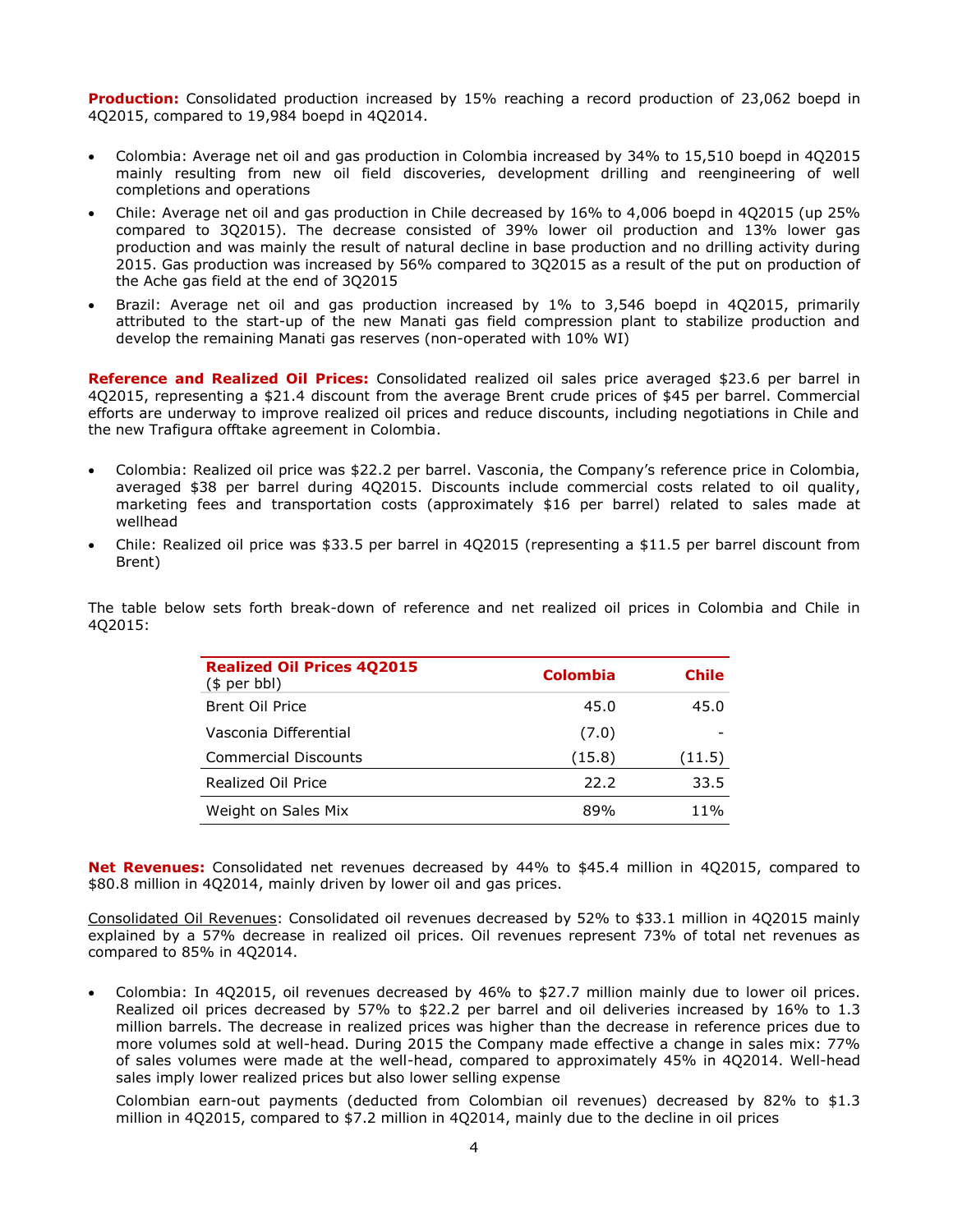Chile: In 4Q2015, oil revenues decreased by 69% to \$5.1 million due to lower production and lower prices. Realized oil prices decreased 53% to \$33.5 per barrel in line with decreased Brent prices. Deliveries decreased by 37% to 0.15 million barrels due to lower production resulting from the natural decline of the fields and no new wells drilled during the year

Consolidated Gas Revenues: Consolidated gas revenues remained stable and amounted to \$12.3 million in 4Q2015 compared to \$12.5 million in 4Q2014.

- Chile: In 4Q2015, gas revenues increased by 4% to \$5.0 million mainly due to increased production, partially offset by lower prices. Gas deliveries increased by 11% and amounted to 1,092 mmcf (0.18 mmboe) mainly resulting from the start-up of the Ache gas field. Gas prices decreased by 6% to \$4.6 per mcf (\$27.6 per boe) in 4Q2015, resulting from lower international methanol prices that affected the gas price for a portion of the Fell Block gas production
- Brazil: In 4Q2015, gas revenues slightly decreased by 4% to \$7.3 million mainly due to lower prices. Gas prices, net of taxes, decreased to  $$4.1$  per mcf ( $$24.6$  per boe), largely generated by the depreciation of the local currency. Gas deliveries slightly decreased by 3% and amounted to 1,800 mmcf (0.3 mmboe)

**Production and operating costs:** Consolidated production and operating costs decreased by 33% to \$22.2 million in 4Q2015, representing savings of \$7.1 per barrel.

Consolidated operating costs: Consolidated operating costs (excluding royalties) decreased by 31% to \$19.5 million in 4Q2015, compared to \$28.4 million in 4Q2014, due to cost reduction initiatives and the impact of the depreciation of the local currencies against the US Dollar, even in consideration of the 15% increase in oil and gas production during the quarter. These factors resulted in reduced well maintenance, consumables, transportation, equipment rental, field camp, staff and other operating costs.

- Colombia: Operating costs decreased by 39% to \$11.8 million in 4Q2015. Operating costs per boe decreased by 48% to \$9.0 per boe mainly due to cost reduction initiatives, the impact of the depreciation of the Colombian Peso and improved fixed cost absorption from increased production
- Chile: Operating costs decreased by 25% to \$5.9 million in 4Q2015. Operating costs per boe decreased by 10% to \$18.5 per boe due to cost reduction initiatives and the impact of the depreciation of the Chilean Peso, partially offset by the impact on fixed costs from lower production
- Brazil: As expected, operating costs increased by 11% to \$1.7 million mainly due to the impact of higher operating expenses resulting from the start-up of the compression plant in the Manati Field, partially offset by the depreciation of the Brazilian Real. Operating costs per boe increased by 15% to \$5.7 per boe

Consolidated Royalties: Consolidated royalties paid in cash (reported in production and operating costs) amounted to \$2.7 million in 4Q2015, compared to \$4.6 million in 4Q2014, representing 5.9% of total net revenues in 4Q2015 and 5.7% in 4Q2014. The increase in royalties, as a percentage of sales, is mainly due to the Tua and Tigana fields in the Llanos 34 Block (GeoPark operated with 45% WI) in Colombia becoming subject to higher royalties in 2015 after surpassing the production threshold of 5 million barrels of oil.

**Selling Expenses:** Consolidated selling expenses decreased by 50% to \$1.4 million in 4Q2015 compared to \$2.8 million in 4Q2014, mainly as the result of lower selling expenses in Colombia and certain reclassifications in the Brazilian Operations.

- Colombia: Selling expenses decreased by 81% to \$1.0 million in 4Q2015 resulting from lower transportation costs per boe due to a change in the commercialization mix increasing sales at well-head in 4Q2015, compared to 4Q2014
- Chile: Selling expenses decreased by 28% to \$0.3 million in 4Q2015 resulting from lower sales and production in 4Q2015, compared to 4Q2014

**Administrative Expenses (G&A):** Consolidated administrative expenses decreased by 7% to \$10.2 million in 4Q2015 compared to \$11.0 million in 4Q2014 mainly due to continuing financial discipline and cost reduction initiatives impacting consultant fees, office expenses, directors fees, share based payments and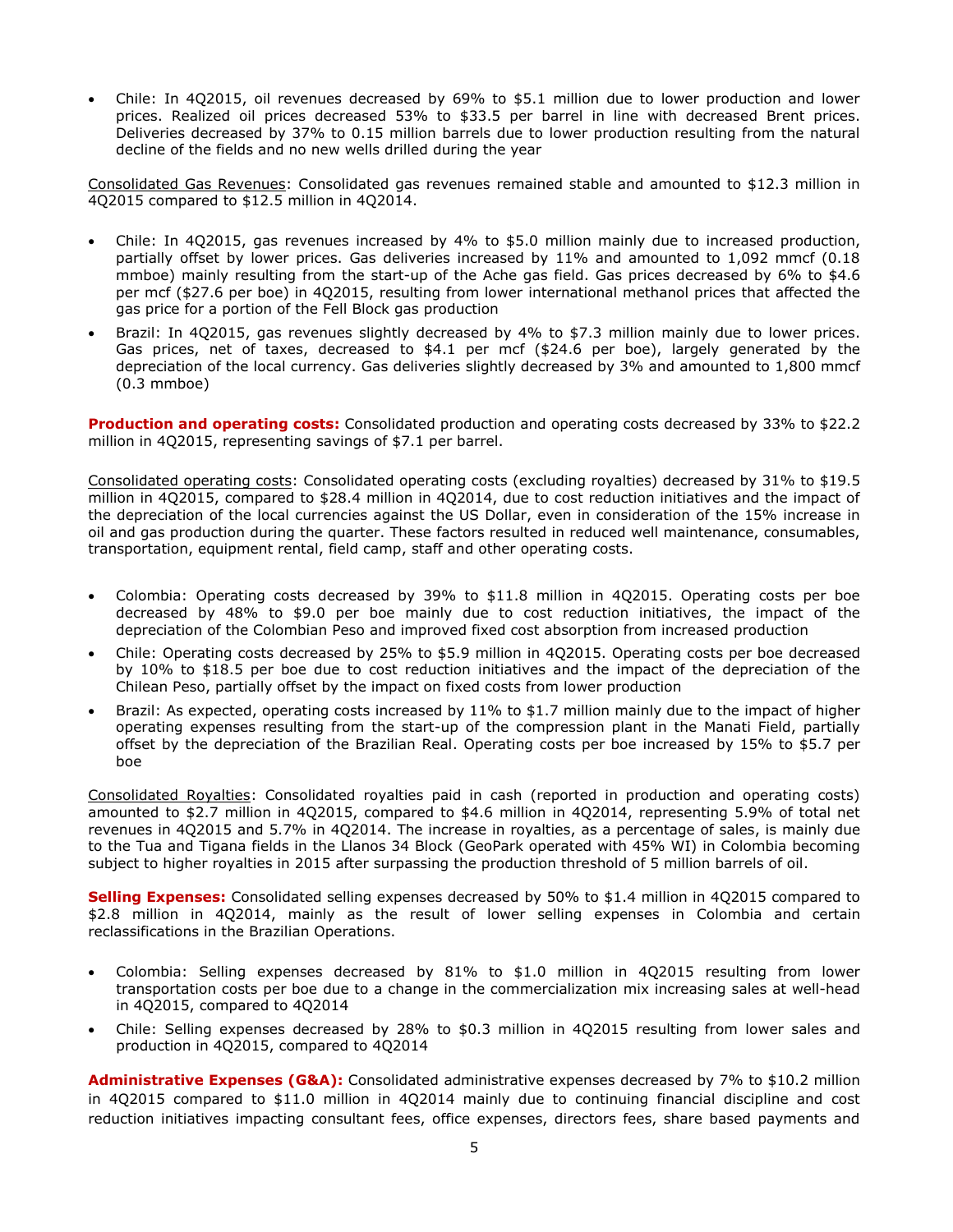other G&A costs. The G&A cost reduction was achieved despite new start-up costs related to the Company's operations in Peru and lower overhead collected from joint venture partners due to lower capital expenditure.

**Adjusted EBITDA:** Consolidated Adjusted EBITDA<sup>3</sup> decreased by 61% to \$10.6 million in 4Q2015 compared to \$27.4 million in 4Q2014, mainly caused by the 44% decrease in revenues resulting from lower international oil prices, which was partially offset by a 35% reduction in cash costs (including production and operating costs, G&A and selling expenses).

Adjusted EBITDA per boe decreased by 63% to \$5.5 per boe, in 4Q2015, compared to \$15.0 per boe in 4Q2014.

- Colombia: Adjusted EBITDA decreased 56% to \$9.2 million in 4Q2015 compared to \$20.7 million in 4Q2014, mainly due to the decline in realized oil prices and increased royalties, partially offset by lower operating and selling costs. Adjusted EBITDA per boe decreased by 62% to \$7.0 per boe in 4Q2015, mainly due to lower oil prices, partially offset by lower operating costs and selling expenses per boe resulting from increased efficiency and the depreciation of the Colombian Peso
- Chile: Adjusted EBITDA was \$0.9 million in 4Q2015, compared to \$3.0 million in 4Q2014, mainly due to lower production and the impact of lower oil and gas prices, partially offset by lower operating and production costs and G&A expenses. Adjusted EBITDA per boe of \$2.6, as compared to \$7.4 in 4Q2014
- Brazil: Adjusted EBITDA decreased 44% to \$4.1 million in 4Q2015 compared to \$7.3 million in 4Q2014, mainly due to lower revenues resulting from lower realized prices due to the depreciation of the Brazilian Real against the US Dollar and higher operating costs related to costs associated with the compression plant that started in 3Q2015. Adjusted EBITDA per boe decreased by 42% to \$13.6 in 4Q2015 compared to \$23.5 in 4Q2014
- Peru, Argentina and Corporate: Adjusted EBITDA amounted to \$3.6 million loss in 4Q2015 compared to \$3.5 million loss in 4Q2014

**Depreciation:** Consolidated depreciation charges increased by 13% to \$31.2 million in 4Q2015, compared to \$27.7 million in 4Q2014, mainly due to higher production during the quarter and higher depreciation costs per boe in Chile and stable depreciation costs per boe in Colombia and Brazil.

**Write-off of Unsuccessful Efforts:** Consolidated write-off of unsuccessful effort charges amounted to \$26.4 million in 4Q2015, compared to \$21.8 million in 4Q2014. Charges expensed in 4Q2015 include the write-off of capitalized seismic studies and two exploratory wells (drilled in previous years) in Tierra del Fuego Blocks in Chile.

**Impairment of Non-Financial Assets:** Consolidated non-cash impairment of non-financial assets amounted to \$149.6 million in 4Q2015 (\$104.5 million recorded in Chile and \$45.1 million in Colombia) compared to \$9.4 million in 4Q2014 (100% in Colombia), resulting from the continuing low oil price environment. A non-cash impairment loss is recognized for the amount by which an asset's carrying amount exceeds its recoverable amount.

 $\overline{\phantom{a}}$ 

 $3$  See "Reconciliation of Adjusted EBITDA to Profit (Loss) Before Income Tax and Adjusted EBITDA per Boe" included in this press release.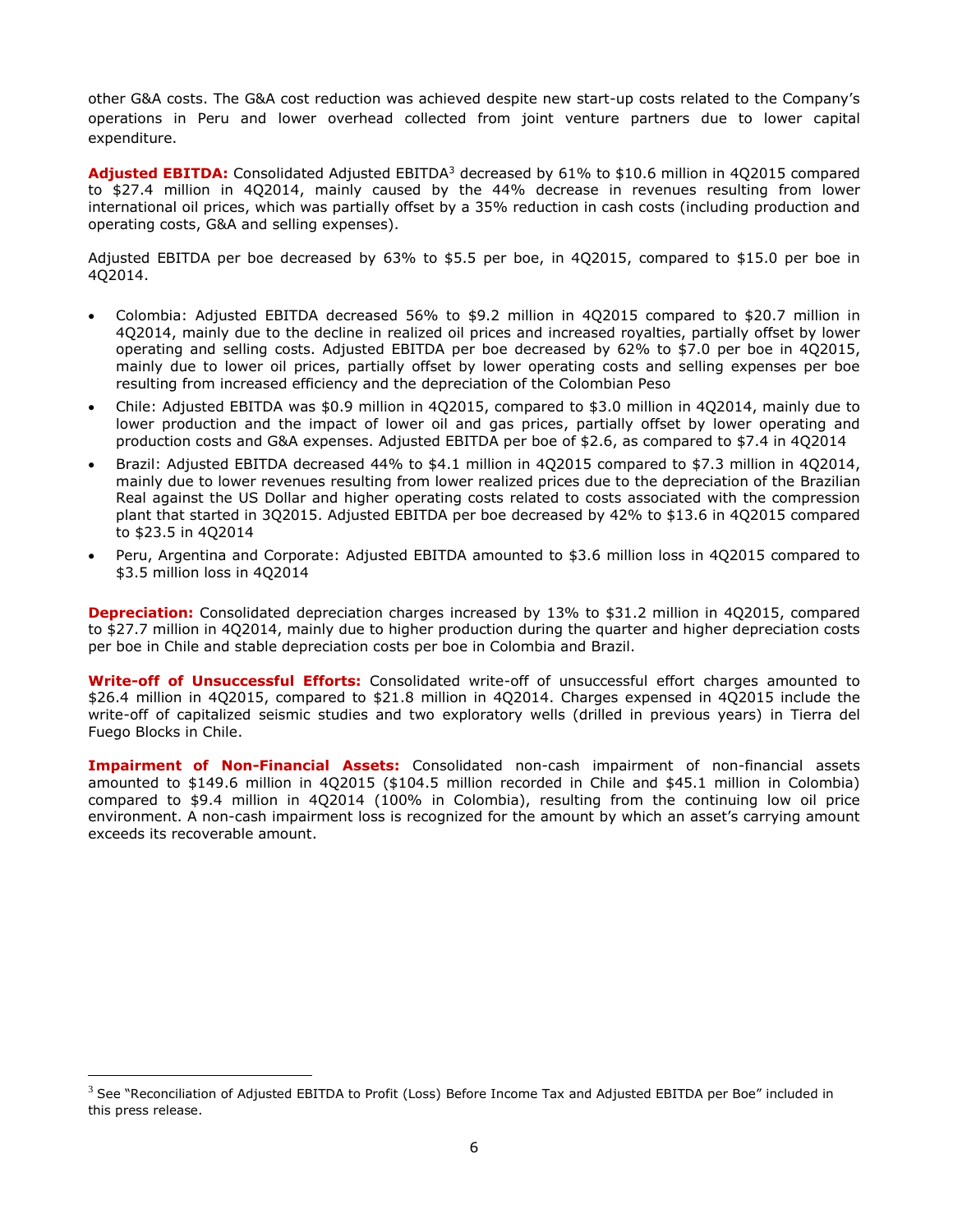### **CONSOLIDATED NON-OPERATING RESULTS AND PROFIT FOR THE PERIOD**

**Financial Costs:** Net financial costs increased by 26% to \$9.6 million in 4Q2015, compared to \$7.6 million in 4Q2014 mainly from the impact of lower capitalized interest costs and the increase of other financial costs.

**Foreign Exchange Gain/Loss:** Net foreign exchange charges amounted to a \$10.9 million gain in 4Q2015 compared to \$11.5 million loss in 4Q2014, mainly related to the impact of the appreciation and depreciation, respectively, of the Brazilian Real over US Dollar-denominated net debt incurred at the local subsidiary level, where the functional currency is the Brazilian Real.

**Income Tax Benefit/Loss:** Income tax amounted to a \$2.0 million loss in 4Q2015 as compared to a \$17.8 million gain in 4Q2014. Income taxes in 4Q2015 were negatively affected by non-recoverable tax loss carryforwards amounting to \$15.5 million with an impact on Chilean operations.

**Profit/Loss:** Losses for the period amounted to \$201.5 million in 4Q2015 compared to \$33.7 million in 4Q2014, mainly due to lower revenues resulting from lower realized prices and higher non-cash impairment of non-financial assets, partially offset by lower Production and Operating costs, G&A and Selling expenses.

#### **BALANCE SHEET**

**Cash and Cash Equivalents:** Cash and cash equivalents totaled \$82.7 million as of December 31, 2015. Year-end 2014 cash and cash equivalents amounted to \$127.7 million, the difference primarily being (i) cash used in investing activities during 2015 amounting to \$48.8 million and (ii) \$18.0 million of net funds used in financing activities, and (iii) previous two components partially offset by cash generation from operating activities that amounted to \$25.9 million.

**Total Assets:** Total assets amounted to \$703.8 million as of December 31, 2015 compared to \$1,039 million as of December 31, 2014. The decrease is mainly due to lower PP&E assets derived from non-cash impairment charges and write-offs of non-financial assets and depreciation charges during 2015 as well as lower cash and cash equivalents as explained in the paragraphs above.

**Financial Debt:** Total financial debt (net of debt issuance costs) amounted to \$378.7 million, including mainly the \$300 million 2020 Bond and the credit facility denominated in Reais in Brazil for the acquisition of an interest in the Brazilian Manati Field amounting to \$70.4 million.

**Equity:** Equity reached \$200.2 million and included non-controlling interests of \$53.5 million related to LG International's participation in the Chilean and Colombian operations. (LG International Corp., the Korean conglomerate, holds a 20% equity interest in GeoPark's Colombian operations, a 20% equity interest in the Fell Block and a 31% equity interest in the Tierra del Fuego blocks in Chile). Equity as of December 31, 2015 decreased by \$278.9 million since December 31, 2014 mainly because of the \$284.6 million loss in the year ended December 31, 2015, partially offset by share-based payment charges amounting to \$8.2 million.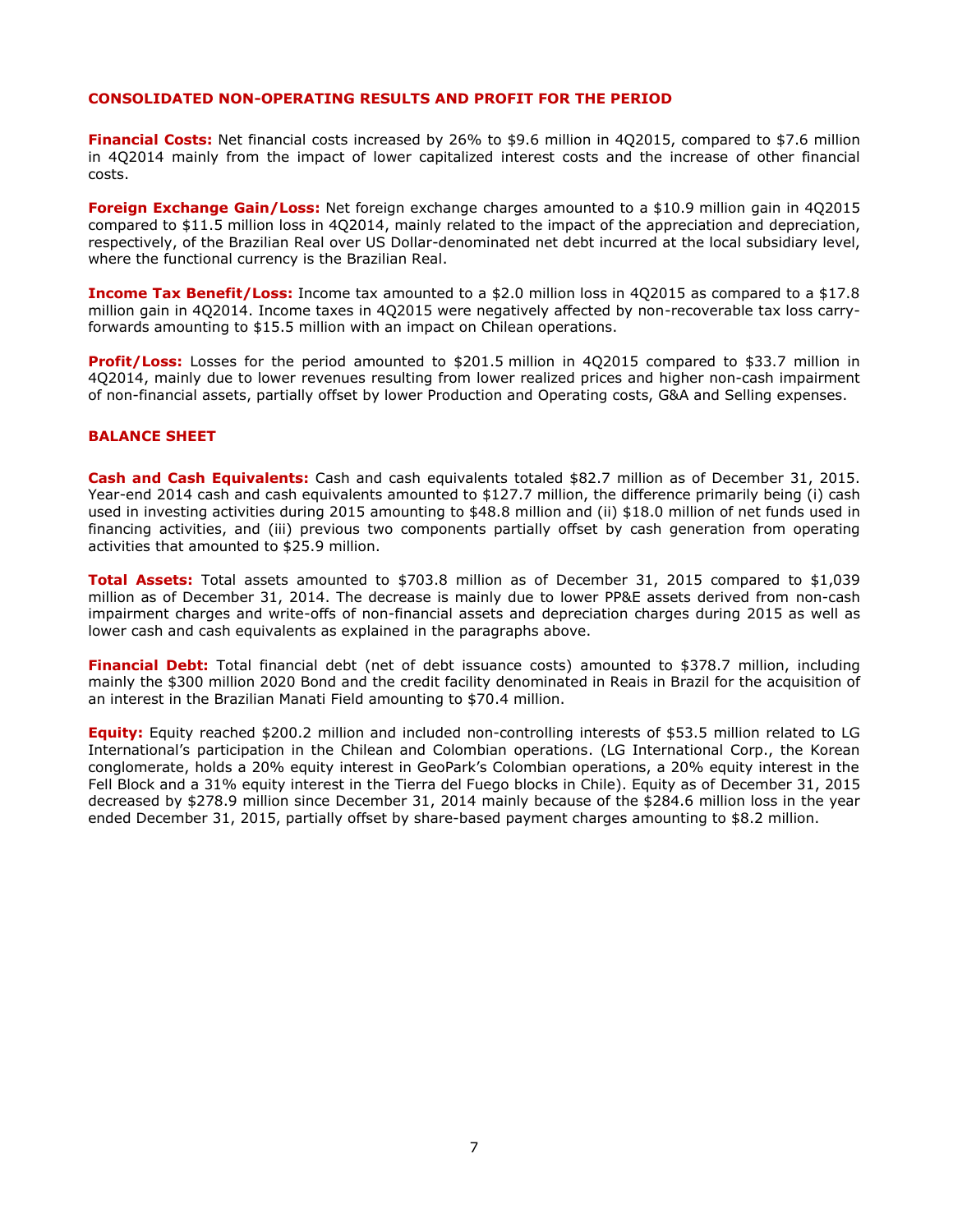## **FINANCIAL RATIOS (\*)**

#### **Amounts in \$ million**

| Year / Period | <b>Financial Debt</b> | <b>Cash Position</b> | Gross Debt /<br>LTM Adj.<br><b>EBITDA</b> | <b>Interest</b><br><b>Coverage</b> |
|---------------|-----------------------|----------------------|-------------------------------------------|------------------------------------|
| FY2014 $(**)$ | 370.0                 | 127.7                | 1.7x                                      | 7.5x                               |
| 1Q2015        | 363.4                 | 91.4                 | 1.9x                                      | 6.3x                               |
| 2Q2015        | 370.4                 | 105.3                | 2.6x                                      | 4.7x                               |
| 3Q2015        | 364.6                 | 90.4                 | 4.0x                                      | 2.9x                               |
| FY2015        | 378.7                 | 82.7                 | 5.1x                                      | 2.4x                               |

(\*) Based on trailing 12 months financial results.

(\*\*) Considers Adjusted EBITDA generated by the acquired interest in the Brazilian Manati Field only since 2Q2014.

GeoPark's consolidated financial *incurrence* test covenants included in the 2020 Bond Indenture are:

- A leverage Ratio, defined as Gross Debt to Adjusted EBITDA, lower than 2.5x from 2015 onwards; and
- An interest Coverage Ratio, defined as Adjusted EBITDA divided by Interest Expenses, above 3.5x.

As stated in the table above, as of December 31, 2015 the Company's Leverage Ratio was above the 2.5 times threshold included in the 2020 Bond Indenture and in addition, the Interest Coverage Ratio was below the 3.5 times threshold included in the 2020 Bond Indenture. These ratios were impacted by the current low oil price environment. Failure to comply with the *incurrence* test ratios does not trigger by itself an event of default. However, this situation may limit the Company's capacity to incur additional indebtedness, other than permitted debt, as specified in the indenture governing the Notes. *Incurrence* covenants as opposed to *maintenance* covenants must be tested by the Company before incurring additional debt or performing other specific corporate actions including but not limited to dividend payments, restricted payments, and others.

## **OTHER NEWS / RECENT EVENTS**

### **OFFTAKE AND \$100 MILLION PREPAYMENT AGREEMENT WITH TRAFIGURA**

In December 2015, GeoPark entered into an offtake and prepayment agreement with Trafigura. The offtake agreement provides for GeoPark to sell and deliver to Trafigura a portion of GeoPark's Colombian crude oil production and will benefit GeoPark by (i) improving crude oil sales prices; (ii) improving operating netbacks by reducing transportation costs; (iii) simplifying logistics and reducing risks; and (iv) improving working capital. Pricing will be determined at future spot market prices, net of transportation costs.

As part of the transaction, GeoPark and Trafigura have also entered into an agreement that provides GeoPark access to funding up to \$100 million, subject to applicable volumes corresponding to the terms of the agreement, in the form of prepaid future oil sales. The prepayment agreement will provide GeoPark with immediately accessible liquidity that will further strengthen GeoPark's balance sheet and expand existing cash and cash equivalents up to \$182.7 million. GeoPark's 4Q2015 cash position was \$82.7 million.

As of the date of this press release, GeoPark has not drawn any amounts for prepaid sales under the current agreement.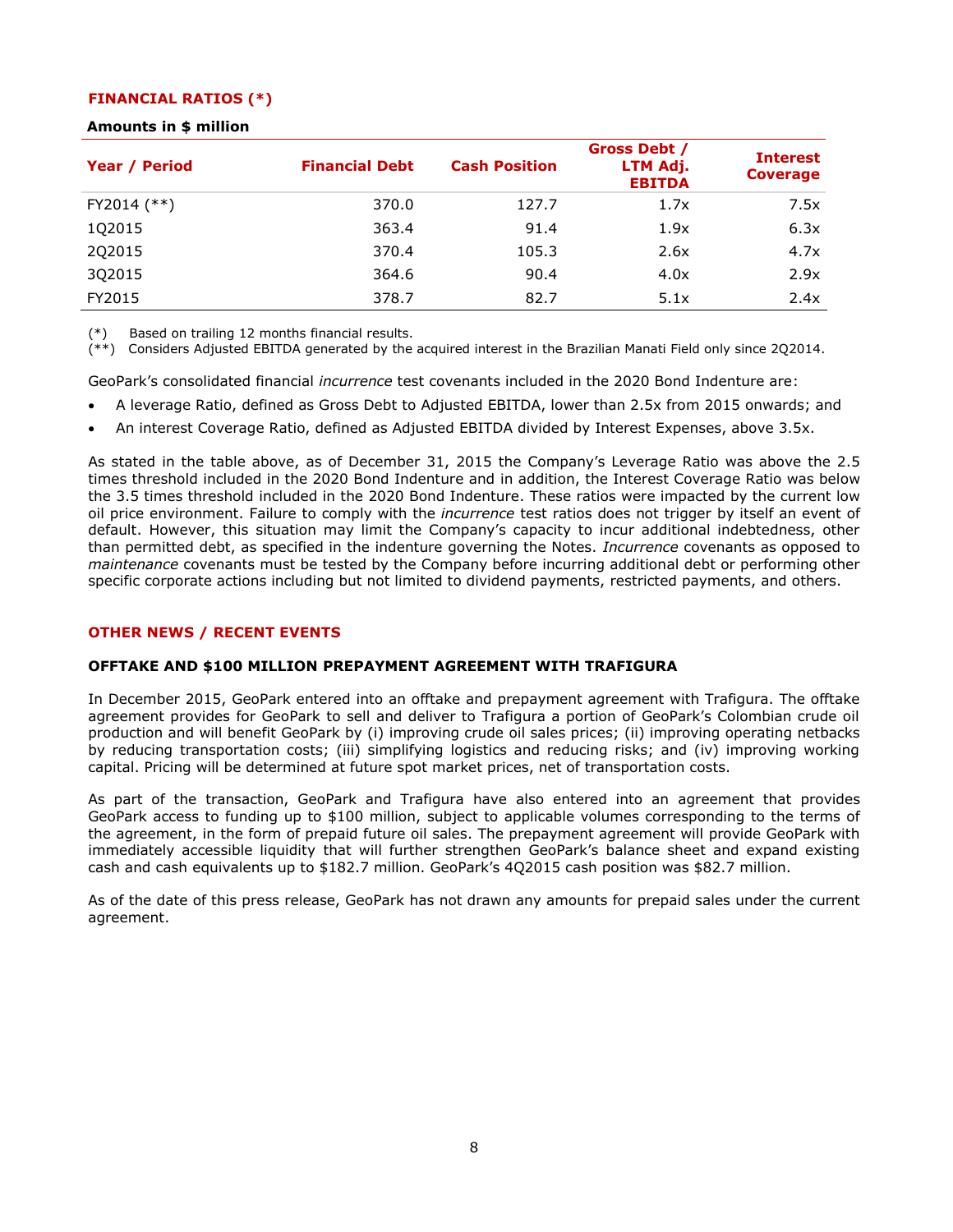### **CONFERENCE CALL INFORMATION**

GeoPark will host its Fourth Quarter 2015 Financial Results conference call and webcast on Friday, March 11, 2016, at 10:00 a.m. Eastern Standard Time.

Chief Executive Officer, James F. Park, Chief Financial Officer, Andrés Ocampo, and Chief Operating Officer, Augusto Zubillaga, will discuss GeoPark's financial results for 4Q2015, with a question and answer session immediately following.

Interested parties can access the conference call by dialing the following number from outside the United States: +1 920-663-6208. From within the United States, interested parties can access the call by dialing 866-547-1509 (Passcode: 60943298). To listen to the webcast, please visit the Investor Support section of the Company's website ([www.geo-park.com\)](http://www.geo-park.com/).

#### **For further information please contact:**

## **INVESTORS:**

| Pablo Ducci - Director Capital Markets<br>Santiago, Chile<br>T: +562 2242 9600          | pducci@geo-park.com       |
|-----------------------------------------------------------------------------------------|---------------------------|
| Dolores Santamarina - Investor Manager<br>Buenos Aires, Argentina<br>T: +5411 4312 9400 | dsantamarina@geo-park.com |
| <b>MEDIA:</b>                                                                           |                           |
| Jared Levy - Sard Verbinnen & Co<br>New York, USA<br>$T: +1(212)687-8080$               | jlevy@sardverb.com        |

Kelsey Markovich – Sard Verbinnen & Co New York, USA T: +1 (212) 687-8080

[kmarkovich@sardverb.com](mailto:kmarkovich@sardverb.com)

GeoPark can be visited online at [www.geo-park.com](http://www.geo-park.com/)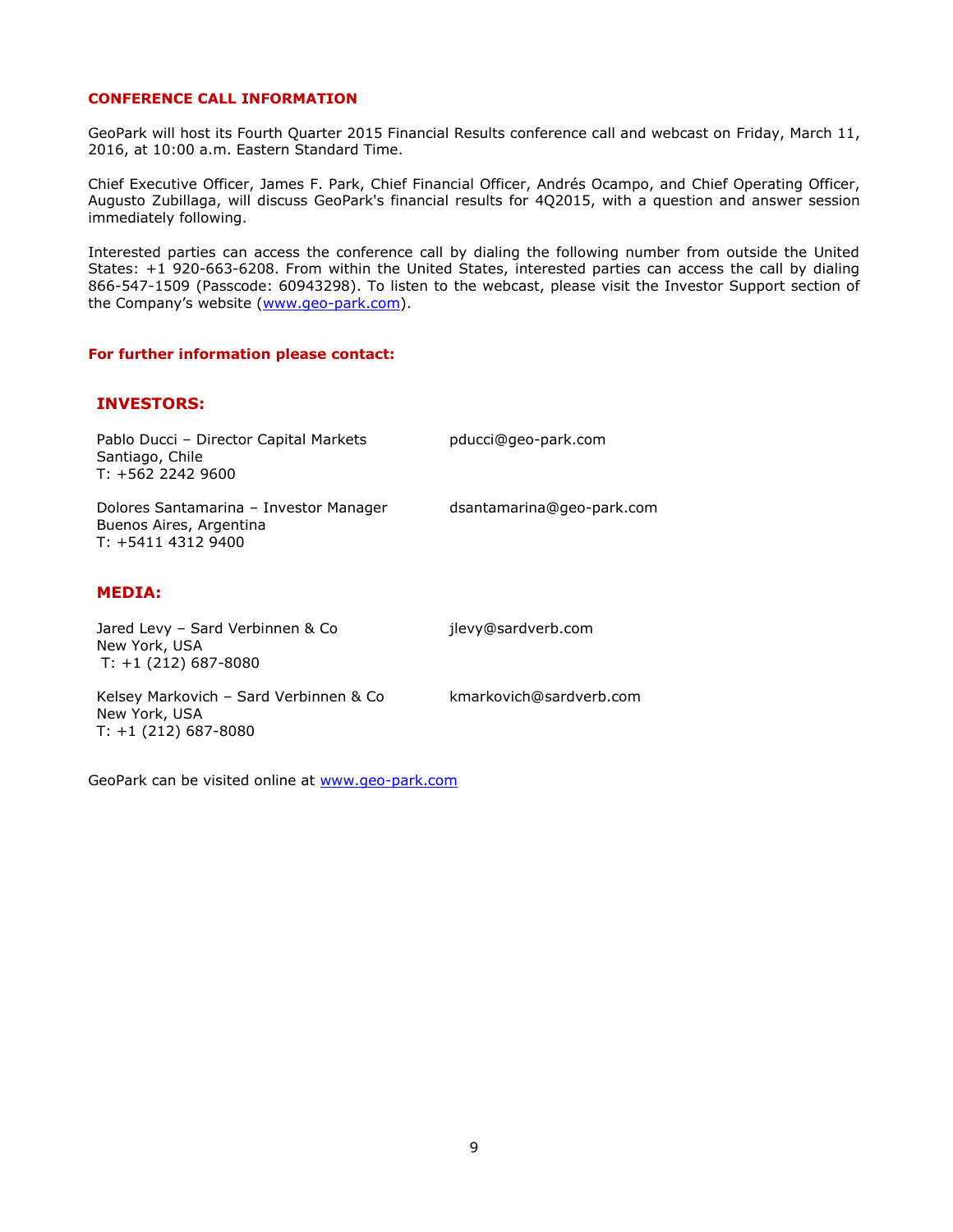# **ANALYSIS INFORMATION BY BUSINESS SEGMENT**

| <b>Colombia</b>                              | 4Q2015  | 4Q2014  | % Chg. |
|----------------------------------------------|---------|---------|--------|
| Oil production (bopd)                        | 15,414  | 11,550  | 33%    |
| Gas production (mcfpd)                       | 572     | 390     | 37%    |
| Average net production (boepd)               | 15,510  | 11,615  | 34%    |
| Oil price $(\$$ per bbl)                     | 22.2    | 52.0    | $-57%$ |
| Net oil Revenues (\$ million)                | 27.7    | 51.1    | $-46%$ |
| Production and Operating Costs* (\$ million) | $-13.4$ | $-22.1$ | $-39%$ |
| Adjusted EBITDA (\$ million)                 | 9.2     | 20.7    | -56%   |
| Adjusted EBITDA per boe (\$)                 | 7.0     | 18.5    | $-62%$ |
| Operating Netback per boe (\$)               | 8.9     | 21.6    | -59%   |

| <b>Chile</b>                                 | 4Q2015 | 4Q2014 | % Chg. |
|----------------------------------------------|--------|--------|--------|
| Oil production (bopd)                        | 1,659  | 2,709  | -39%   |
| Gas production (mcfpd)                       | 14,085 | 12,492 | 13%    |
| Average net production (boepd)               | 4,006  | 4,791  | $-16%$ |
| Combined price (\$ per boe)                  | 30.3   | 52.9   | -43%   |
| Oil $($ per bb)$                             | 33.5   | 72.0   | -53%   |
| Gas $($$ per mcf)                            | 4.6    | 4.0    | 15%    |
| Net Oil Revenues (\$ million)                | 5.1    | 16.8   | -69%   |
| Net Gas Revenues (\$ million)                | 5.0    | 4.8    | 4%     |
| Net Revenues (\$ million)                    | 10.2   | 21.6   | -53%   |
| Production and Operating Costs* (\$ million) | -6.3   | -9.4   | -33%   |
| Adjusted EBITDA (\$ million)                 | 0.9    | 3.0    | -70%   |
| Adjusted EBITDA per boe (\$)                 | 2.6    | 7.4    | -65%   |
| Operating Netback per boe (\$)               | 11.2   | 28.8   | $-61%$ |

| <b>Brazil</b>                                | 4Q2015 | 4Q2014 | % Chg. |
|----------------------------------------------|--------|--------|--------|
| Oil production (bopd)                        | 50     | 52     | $-4%$  |
| Gas production (mcfpd)                       | 20,979 | 20,754 | $1\%$  |
| Average net production (boepd)               | 3,546  | 3,511  | $1\%$  |
| Gas Price (\$ per mcf)                       | 4.1    | 5.8    | -29%   |
| Net Revenues (\$ million)                    | 7.5    | 8.0    | -6%    |
| Production and Operating Costs* (\$ million) | $-2.5$ | $-2.4$ | 4%     |
| Adjusted EBITDA (\$ million)                 | 4.1    | 7.3    | $-44%$ |
| Adjusted EBITDA per boe (\$)                 | 13.6   | 23.5   | $-42%$ |
| Operating Netback per boe (\$)               | 16.8   | 27.4   | -39%   |

\* Production and Operating costs include operating costs and royalties paid in cash.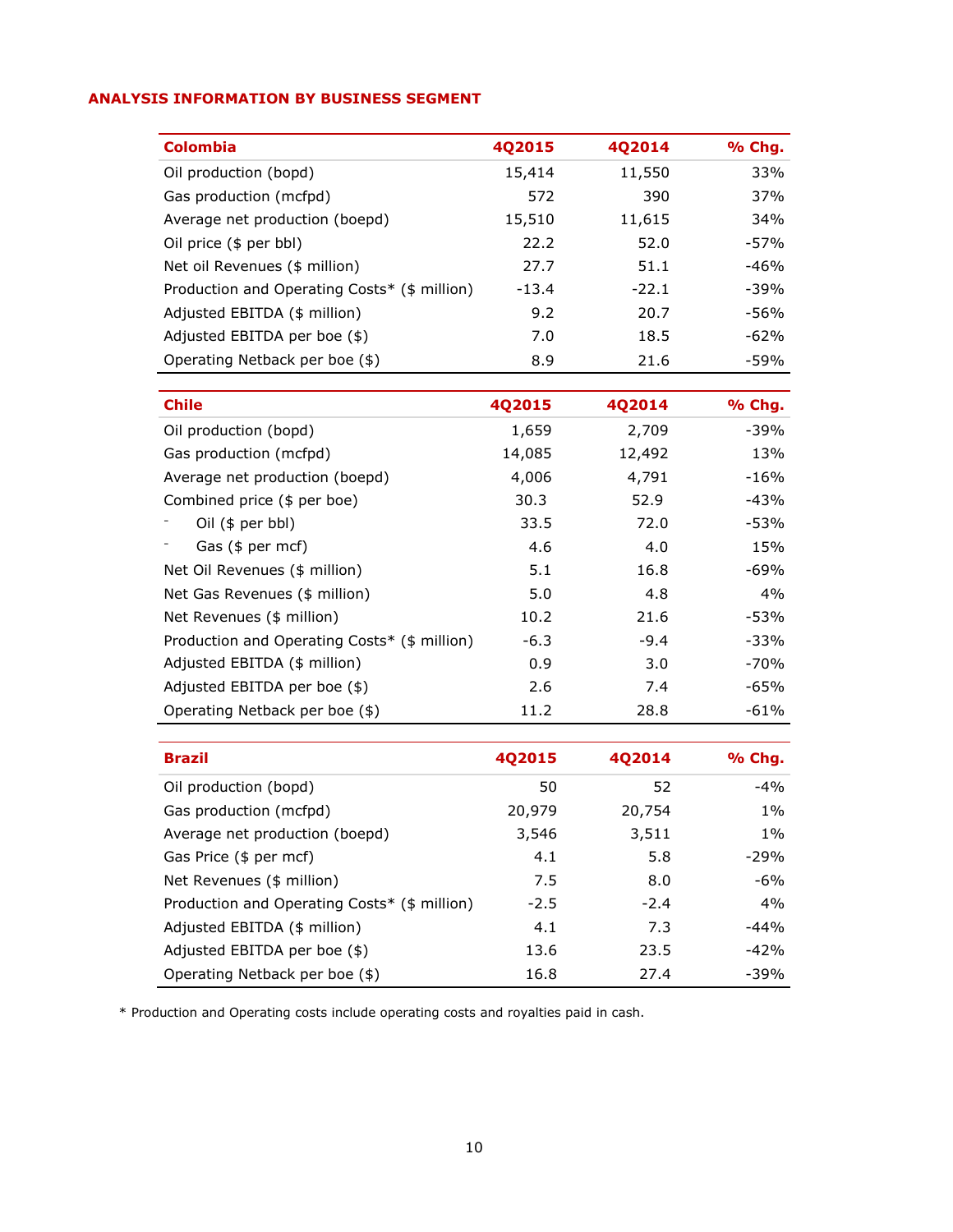## **FULL YEAR 2015**

The table below sets forth some key performance indicators for 2015 compared with 2014. Figures corresponding to 2014 include information relating to the acquired interest in the Brazilian Manati Field completed on March 31, 2014. As from that date, GeoPark started consolidating line by line its results of operations for accounting purposes within its Brazilian operations.

| <b>Key Indicators</b>                       | <b>FY2015</b> | <b>FY2014</b> | % Chg. |
|---------------------------------------------|---------------|---------------|--------|
| Oil production (bopd)                       | 15,119        | 14,541        | 4%     |
| Gas production (mcfpd)                      | 31,488        | 30,677        | 3%     |
| Average net production (boepd)              | 20,367        | 19,653        | 4%     |
| Combined price (\$ per boe)                 | 30.0          | 64.4          | -53%   |
| $ceil ($ \$ per bbl $)$                     | 32.1          | 77.5          | -59%   |
| Gas $($$ per mcf)                           | 4.6           | 6.4           | $-28%$ |
| Net Oil Revenues (\$ million)               | 162.6         | 367.1         | -56%   |
| Net Gas Revenues (\$ million)               | 47.1          | 61.6          | $-24%$ |
| Net Revenues (\$ million)                   | 209.7         | 428.7         | -51%   |
| Production & Operating Costs* (\$ million)  | -86.7         | -131.4        | -34%   |
| G&G, G&A, & Selling (\$ million)            | $-56.5$       | -83.3         | -32%   |
| Adjusted EBITDA (\$ million)                | 73.8          | 220.1         | $-66%$ |
| Adjusted EBITDA per boe $(\$)$              | 10.5          | 33.0          | -68%   |
| Operating Netback per boe (\$)              | 16.9          | 41.2          | -59%   |
| Profit (loss) for the period $(\$$ million) | $-284.6$      | 15.9          |        |

\* Production and Operating Costs include operating costs and royalties paid in cash.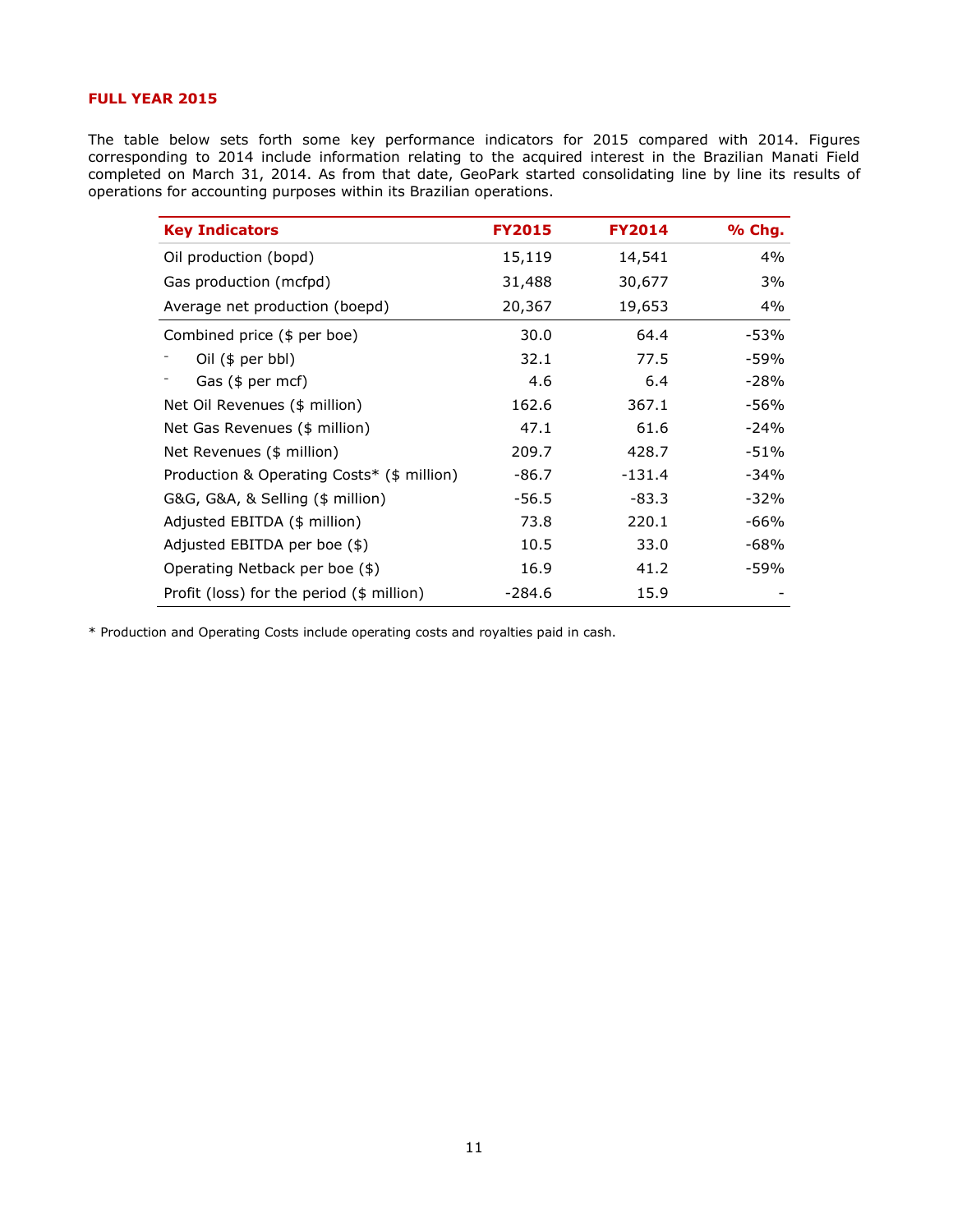# **CONSOLIDATED STATEMENT OF INCOME**

(Quarterly information unaudited)

| (In millions of $$$ )                    | 4Q2015   | 4Q2014  | <b>FY2015</b> | <b>FY2014</b> |
|------------------------------------------|----------|---------|---------------|---------------|
| <b>NET REVENUES</b>                      |          |         |               |               |
| Sale of crude oil                        | 33.1     | 68.3    | 162.6         | 367.1         |
| Sale of gas                              | 12.3     | 12.5    | 47.1          | 61.6          |
| <b>TOTAL NET REVENUES</b>                | 45.4     | 80.8    | 209.7         | 428.7         |
| Production and operating costs           | $-22.2$  | $-33.0$ | $-86.7$       | $-131.4$      |
| Geological and Geophysical expenses      | $-4.2$   | $-4.0$  | $-13.8$       | $-13.0$       |
| Administrative expenses                  | $-10.2$  | $-11.0$ | -37.5         | $-45.9$       |
| Selling expenses                         | $-1.4$   | $-2.8$  | $-5.2$        | $-24.4$       |
| Depreciation                             | $-31.2$  | $-27.7$ | $-105.6$      | $-100.5$      |
| Write-off of unsuccessful efforts        | $-26.4$  | $-21.8$ | $-30.1$       | $-30.4$       |
| Impairment loss for non-financial assets | $-149.6$ | -9.4    | $-149.6$      | $-9.4$        |
| Other operating                          | $-1.1$   | $-3.4$  | $-13.7$       | $-1.8$        |
| <b>OPERATING PROFIT (LOSS)</b>           | $-200.9$ | -32.4   | $-232.5$      | 71.8          |
| Financial costs, net                     | -9.6     | -7.6    | $-35.7$       | -27.6         |
| Foreign Exchange Gain (Loss)             | 10.9     | $-11.5$ | $-33.5$       | $-23.1$       |
| PROFIT (LOSS) BEFORE INCOME TAX          | $-199.5$ | -51.5   | $-301.6$      | 21.1          |
| Income tax                               | $-2.0$   | 17.8    | 17.1          | $-5.2$        |
| PROFIT (LOSS) FOR THE PERIOD             | $-201.5$ | -33.7   | -284.6        | 15.9          |
| Non-controlling interest                 | -43.8    | -4.6    | $-50.5$       | 8.1           |
| <b>ATTRIBUTABLE TO OWNERS OF GEOPARK</b> | -157.6   | $-29.1$ | -234.0        | 7.8           |

### **RECONCILIATION OF ADJUSTED EBITDA TO PROFIT (LOSS) BEFORE INCOME TAX AND ADJUSTED EBITDA PER BOE**

(Quarterly information unaudited)

|                                        | 402015   | 4Q2014  | <b>FY2015</b> | <b>FY2014</b> |
|----------------------------------------|----------|---------|---------------|---------------|
| <b>Adjusted EBITDA</b>                 | 10.6     | 27.4    | 73.8          | 220.1         |
| Depreciation                           | $-31.3$  | $-27.1$ | $-105.6$      | $-100.5$      |
| Share Based Payments                   | $-3.7$   | $-0.4$  | $-8.2$        | $-8.4$        |
| Impairment and write-off               | $-176.0$ | $-31.2$ | $-179.7$      | $-39.8$       |
| Others                                 | $-0.5$   | $-0.6$  | $-12.8$       | 0.5           |
| <b>OPERATING PROFIT (LOSS)</b>         | $-200.9$ | $-32.6$ | $-232.5$      | 71.8          |
| Financial costs, net                   | $-9.6$   | $-7.5$  | $-35.7$       | $-27.6$       |
| Foreign Exchange Losses, net           | $-10.9$  | $-11.5$ | $-33.5$       | $-23.1$       |
| <b>PROFIT (LOSS) BEFORE INCOME TAX</b> | $-199.5$ | $-51.7$ | $-301.6$      | 21.1          |
| Adjusted EBITDA                        | 10.6     | 27.4    | 73.8          | 220.1         |
| Total deliveries (in millions of boe)  | 1.9      | 1.8     | 7.0           | 6.7           |
| <b>Adjusted EBITDA per boe</b>         | 5.5      | 15.0    | 10.5          | 33.0          |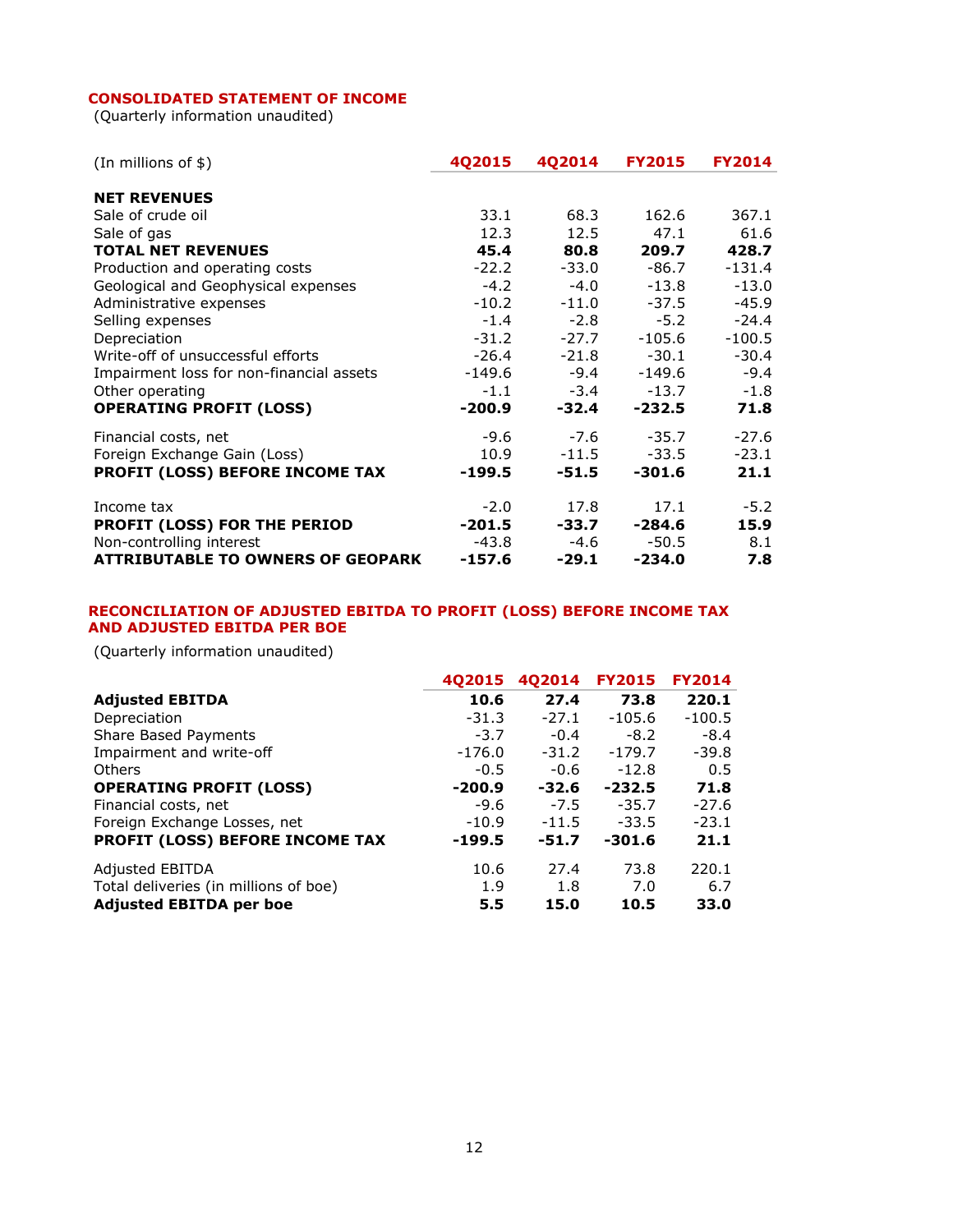# **CONSOLIDATED SUMMARIZED BALANCE SHEET**

|                                          | <b>Dec'15</b> | <b>Dec '14</b> |
|------------------------------------------|---------------|----------------|
| <b>Non Current Assets</b>                |               |                |
| Property, Plant and Equipment            | 522.6         | 790.8          |
| Other Non Current Assets                 | 49.4          | 47.8           |
| <b>Total Non Current Assets</b>          | 572.0         | 838.5          |
| <b>Current Assets</b>                    |               |                |
| Inventories                              | 4.3           | 8.5            |
| <b>Trade Receivables</b>                 | 13.5          | 36.9           |
| <b>Other Current Assets</b>              | 31.3          | 27.5           |
| Cash at bank and in hand                 | 82.7          | 127.7          |
| <b>Total Current Assets</b>              | 131.8         | 200.6          |
| <b>Total Assets</b>                      | 703.8         | 1,039.1        |
|                                          |               |                |
| Equity                                   |               |                |
| Equity attributable to owners of GeoPark | 146.7         | 375.6          |
| Non-controlling interest                 | 53.5          | 103.6          |
| <b>Total Equity</b>                      | 200.2         | 479.1          |
| <b>Non Current Liabilities</b>           |               |                |
| <b>Borrowings</b>                        | 343.2         | 342.4          |
| Other Non Current Liabilities            | 79.0          | 93.6           |
| <b>Total Non Current Liabilities</b>     | 422.2         | 436.0          |
| <b>Current Liabilities</b>               |               |                |
| <b>Borrowings</b>                        | 35.4          | 27.2           |
| <b>Other Current Liabilities</b>         | 46.0          | 96.8           |
| <b>Total Current Liabilities</b>         | 81.4          | 124.0          |
| <b>Total Liabilities and Equity</b>      | 703.8         | 1,039.1        |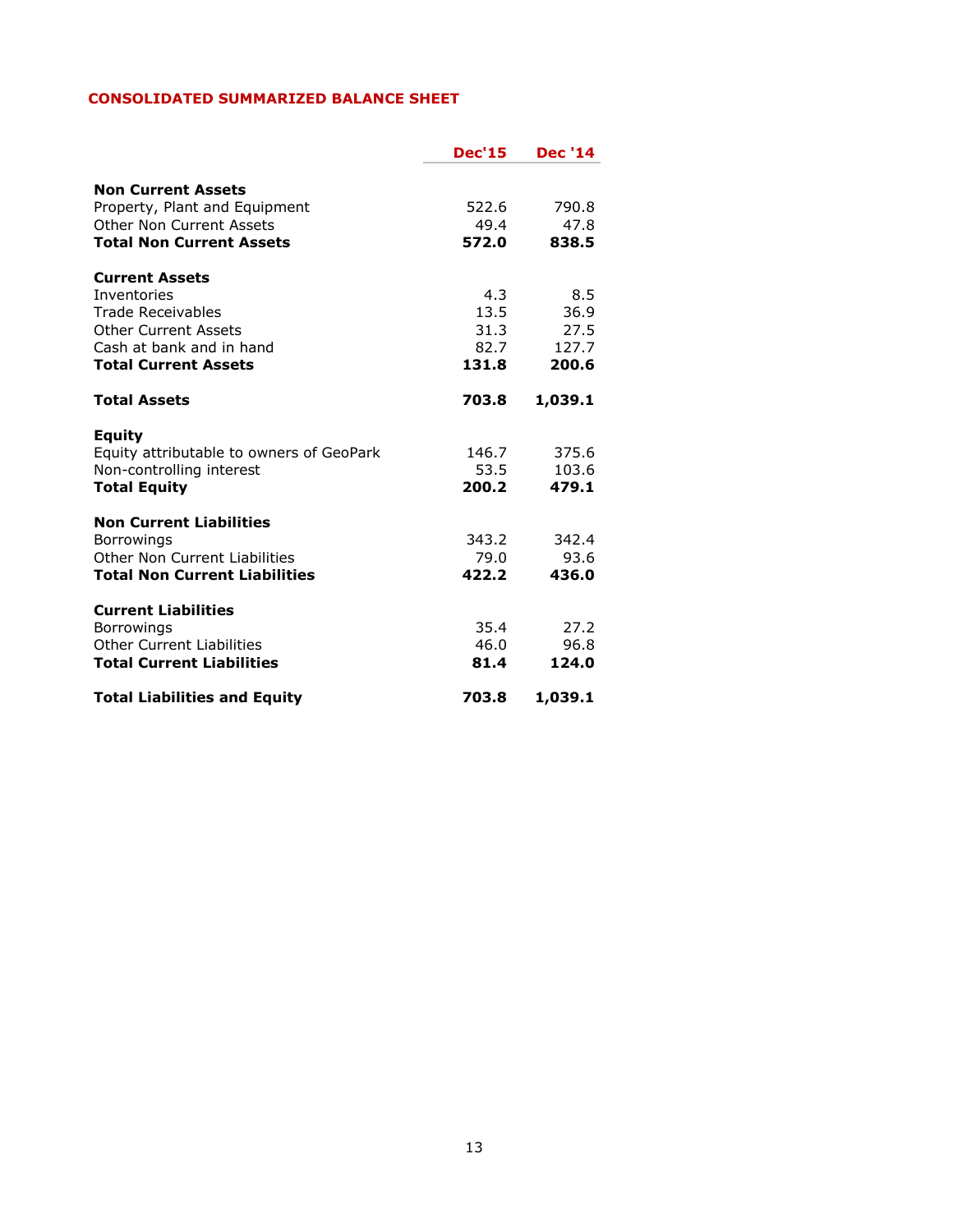# **SELECTED HISTORICAL OPERATIONAL AND FINANCIAL DATA**

|                                            |       | Year ended December 31, |      |      |      |
|--------------------------------------------|-------|-------------------------|------|------|------|
|                                            | 2015  | 2014                    | 2013 | 2012 | 2011 |
| Oil Reserves (2P PRMS) - mmboe             | 62.6  | 56.3                    | 33.9 | 27.8 | 16.9 |
| Gas Reserves (2P PRMS) - mmboe             | 32.5  | 35.8                    | 27.7 | 29.1 | 32.6 |
| <b>Combined Reserves (2P PRMS) - mmboe</b> | 95.1  | 92.1                    | 61.6 | 56.9 | 49.5 |
| $Peru*$                                    | 30.2  | 30.2                    |      |      |      |
| <b>Total including Peru</b>                | 125.3 | 122.3                   |      |      |      |
| Oil Production (thousand boepd)            | 15.1  | 14.5                    | 11.1 | 7.5  | 2.5  |
| Gas Production (thousand boepd)            | 5.3   | 5.1                     | 2.4  | 3.8  | 5.1  |
| <b>Production (thousand boepd)</b>         | 20.4  | 19.6                    | 13.5 | 11.3 | 7.6  |
| Oil Revenues (\$ million)                  | 163   | 367                     | 315  | 222  | 74   |
| Gas Revenues (\$ million)                  | 47    | 62                      | 23   | 29   | 38   |
| Total Revenues (\$ million)                | 210   | 429                     | 338  | 250  | 112  |
| Adjusted EBITDA (\$ million)               | 74    | 220                     | 167  | 121  | 63   |

\* Transaction executed with Petroperu on October 1, 2014 with final closing subject to Peru Government approval.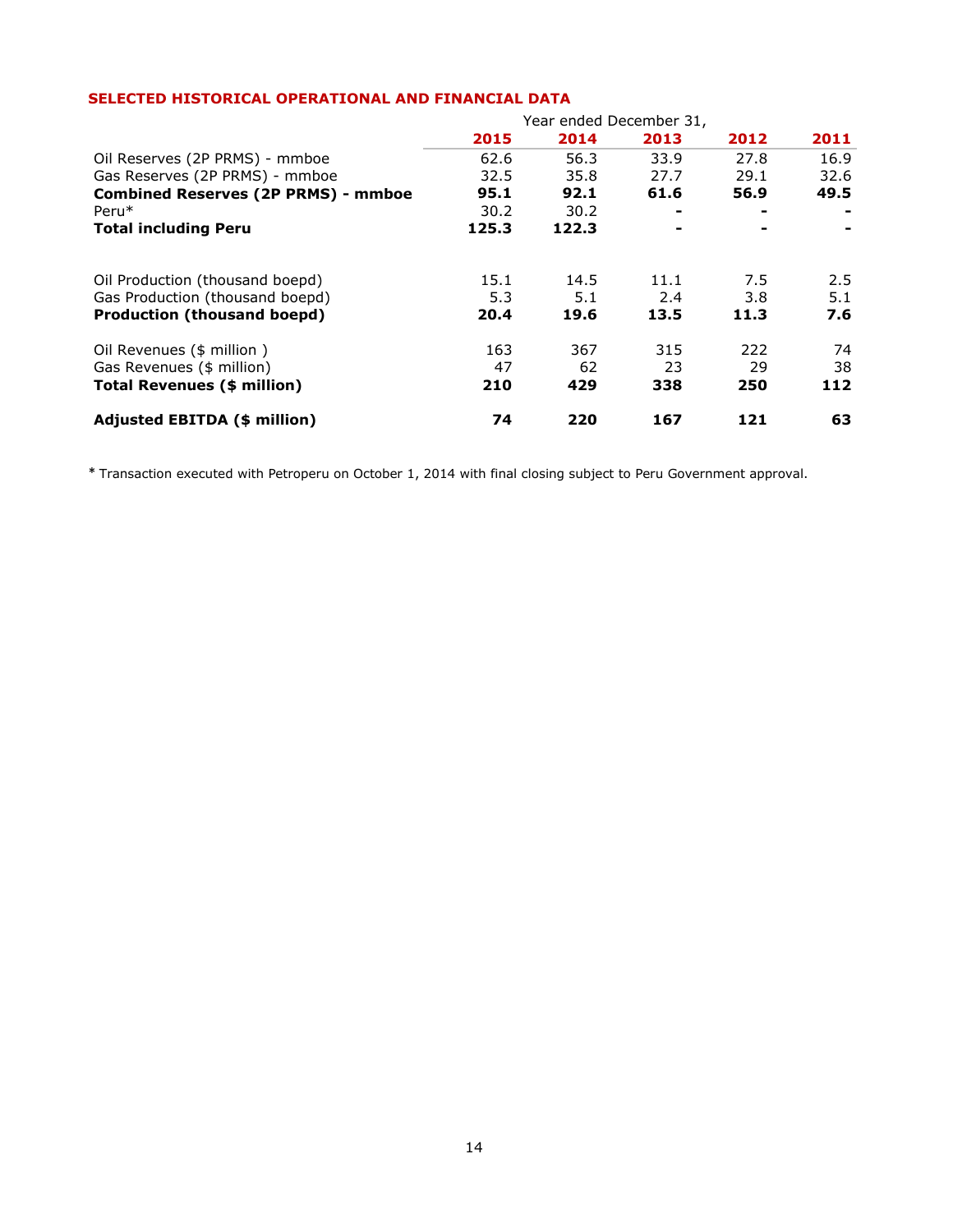# **GLOSSARY**

| <b>Adjusted EBITDA</b>           | Adjusted EBITDA is defined as profit for the period before net<br>finance cost, income tax, depreciation, amortization, certain non-<br>cash items such as impairments and write-offs of unsuccessful<br>efforts, accrual of share-based payment and other non-recurring<br>events                                                             |
|----------------------------------|------------------------------------------------------------------------------------------------------------------------------------------------------------------------------------------------------------------------------------------------------------------------------------------------------------------------------------------------|
| <b>Adjusted EBITDA per boe</b>   | Adjusted EBITDA divided by total boe deliveries                                                                                                                                                                                                                                                                                                |
| <b>Operating Netback per boe</b> | Net revenues, less production costs (net of depreciation charges<br>and accrual of stock options and stock awards) and selling<br>expenses, divided by total boe deliveries. Operating Netback is<br>equivalent to Adjusted EBITDA net of cash expenses included in<br>Administrative, Geological and Geophysical and Other operating<br>costs |
| <b>ANP</b>                       | Agência Nacional do Petróleo, Brazil's National Agency of Petroleum                                                                                                                                                                                                                                                                            |
| ANH                              | Agencia Nacional de Hidrocarburos de Colombia                                                                                                                                                                                                                                                                                                  |
| boe                              | Barrels of oil equivalent                                                                                                                                                                                                                                                                                                                      |
| boepd                            | Barrels of oil equivalent per day                                                                                                                                                                                                                                                                                                              |
| bopd                             | Barrels of oil per day                                                                                                                                                                                                                                                                                                                         |
| <b>CEOP</b>                      | Contrato Especial de Operacion Petrolera (Special Petroleum<br><b>Operations Contract)</b>                                                                                                                                                                                                                                                     |
| D&M                              | DeGolyer and MacNaughton                                                                                                                                                                                                                                                                                                                       |
| <b>EPS</b>                       | Earnings per share                                                                                                                                                                                                                                                                                                                             |
| <b>IPO</b>                       | Initial Public Offering                                                                                                                                                                                                                                                                                                                        |
| mbbl                             | Thousand barrels of oil                                                                                                                                                                                                                                                                                                                        |
| mmbo                             | Million barrels of oil                                                                                                                                                                                                                                                                                                                         |
| mmboe                            | Million barrels of oil equivalent                                                                                                                                                                                                                                                                                                              |
| mcfpd                            | Thousand cubic feet per day                                                                                                                                                                                                                                                                                                                    |
| mmcfpd                           | Million cubic feet per day                                                                                                                                                                                                                                                                                                                     |
| Mm <sup>3</sup> /day             | Thousand cubic meters per day                                                                                                                                                                                                                                                                                                                  |
| <b>PRMS</b>                      | Petroleum Resources Management System                                                                                                                                                                                                                                                                                                          |
| <b>SPE</b>                       | Society of Petroleum Engineers                                                                                                                                                                                                                                                                                                                 |
| WI                               | Working interest                                                                                                                                                                                                                                                                                                                               |
| <b>NPV10</b>                     | Present value of estimated future oil and gas revenues, net of<br>estimated direct expenses, discounted at an annual rate of 10%                                                                                                                                                                                                               |
| <b>Sqkm</b>                      | Square kilometers                                                                                                                                                                                                                                                                                                                              |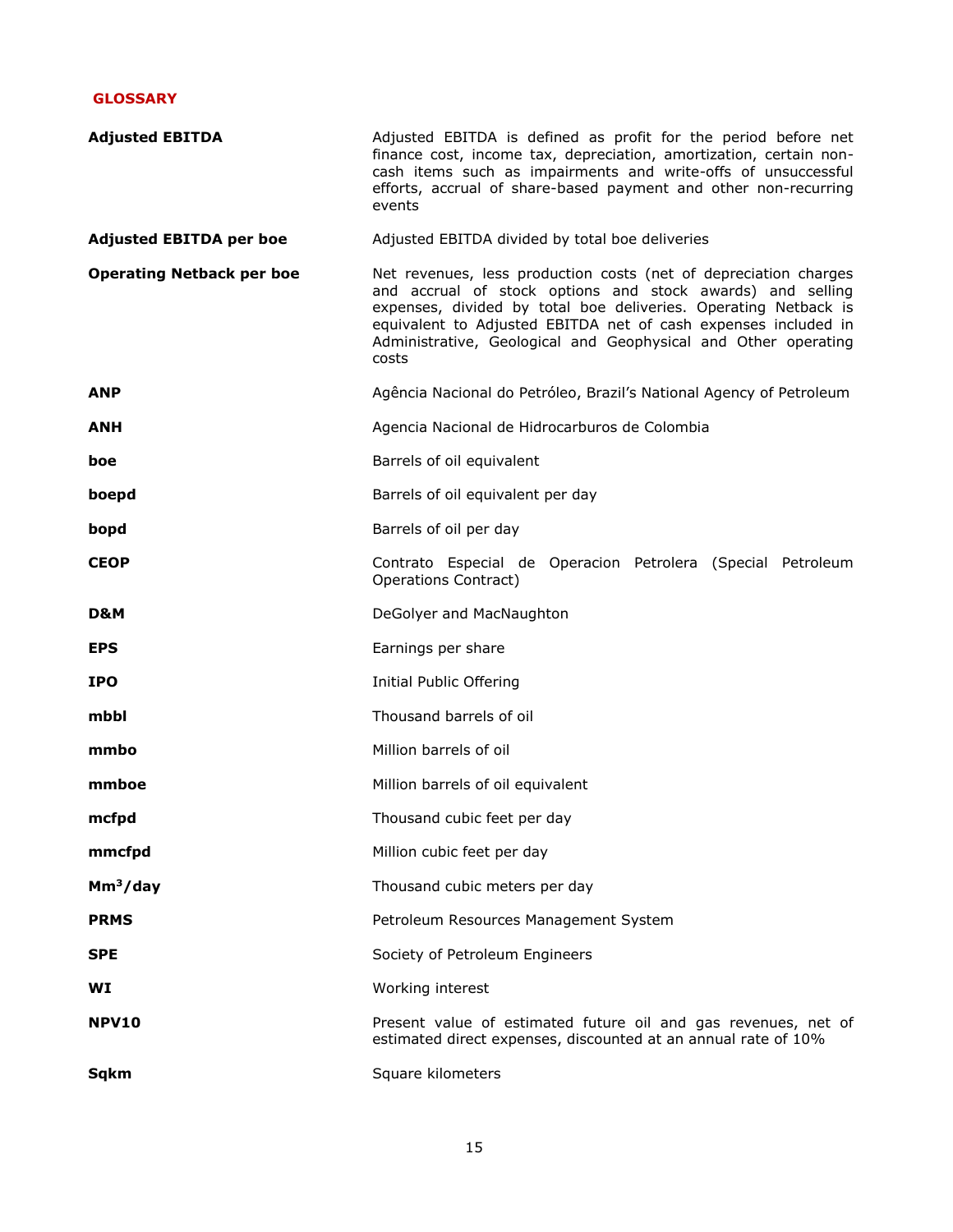#### **NOTICE**

Additional information about GeoPark can be found in the "Investor Support" section on the website at www.geo-park.com.

Rounding amounts and percentages: Certain amounts and percentages included in this press release have been rounded for ease of presentation. Percentage figures included in this press release have not in all cases been calculated on the basis of such rounded figures, but on the basis of such amounts prior to rounding. For this reason, certain percentage amounts in this press release may vary from those obtained by performing the same calculations using the figures in the financial statements. In addition, certain other amounts that appear in this press release may not sum due to rounding.

#### **CAUTIONARY STATEMENTS RELEVANT TO FORWARD-LOOKING INFORMATION**

This press release contains statements that constitute forward-looking statements. Many of the forward looking statements contained in this press release can be identified by the use of forward-looking words such as ''anticipate,'' ''believe,'' ''could,'' ''expect,'' ''should,'' ''plan,'' ''intend,'' ''will,'' ''estimate'' and ''potential,'' among others.

Forward-looking statements that appear in a number of places in this press release include, but are not limited to, statements regarding the intent, belief or current expectations, regarding various matters, including expected 2016 production growth and capital expenditures plan. Forward-looking statements are based on management's beliefs and assumptions, and on information currently available to the management. Such statements are subject to risks and uncertainties, and actual results may differ materially from those expressed or implied in the forward-looking statements due to various factors.

Forward-looking statements speak only as of the date they are made, and the Company does not undertake any obligation to update them in light of new information or future developments or to release publicly any revisions to these statements in order to reflect later events or circumstances, or to reflect the occurrence of unanticipated events. For a discussion of the risks facing the Company which could affect whether these forward-looking statements are realized, see filings with the U.S. Securities and Exchange Commission.

Oil and gas production figures included in this release are stated before the effect of royalties paid in kind, consumption and losses.

**Information about oil and gas reserves**: The SEC permits oil and gas companies, in their filings with the SEC, to disclose only proven, probable and possible reserves that meet the SEC's definitions for such terms. GeoPark uses certain terms in this press release, such as "PRMS Reserves" that the SEC's guidelines do not permit GeoPark from including in filings with the SEC. As a result, the information in the Company's SEC filings with respect to reserves will differ significantly from the information in this press release. NPV10 for PRMS 1P, 2P and 3P reserves is not a substitute for the standardized measure of discounted future net cash flows for SEC proved reserves.

The reserve estimates provided in this release are estimates only, and there is no guarantee that the estimated reserves will be recovered. Actual reserves may eventually prove to be greater than, or less than, the estimates provided herein. Statements relating to reserves are by their nature forward-looking statements.

**Adjusted EBITDA:** The Company defines Adjusted EBITDA as profit for the period before net finance cost, income tax, depreciation, amortization and certain non-cash items such as impairments and write-offs of unsuccessful exploration and evaluation assets, accrual of stock options stock awards, bargain purchase gain on acquisition of subsidiaries and other non-recurring events. Adjusted EBITDA is not a measure of profit or cash flows as determined by IFRS. The Company believes Adjusted EBITDA is useful because it allows us to more effectively evaluate our operating performance and compare the results of our operations from period to period without regard to our financing methods or capital structure. The Company excludes the items listed above from profit for the period in arriving at Adjusted EBITDA because these amounts can vary substantially from company to company within our industry depending upon accounting methods and book values of assets, capital structures and the method by which the assets were acquired. Adjusted EBITDA should not be considered as an alternative to, or more meaningful than, profit for the period or cash flows from operating activities as determined in accordance with IFRS or as an indicator of our operating